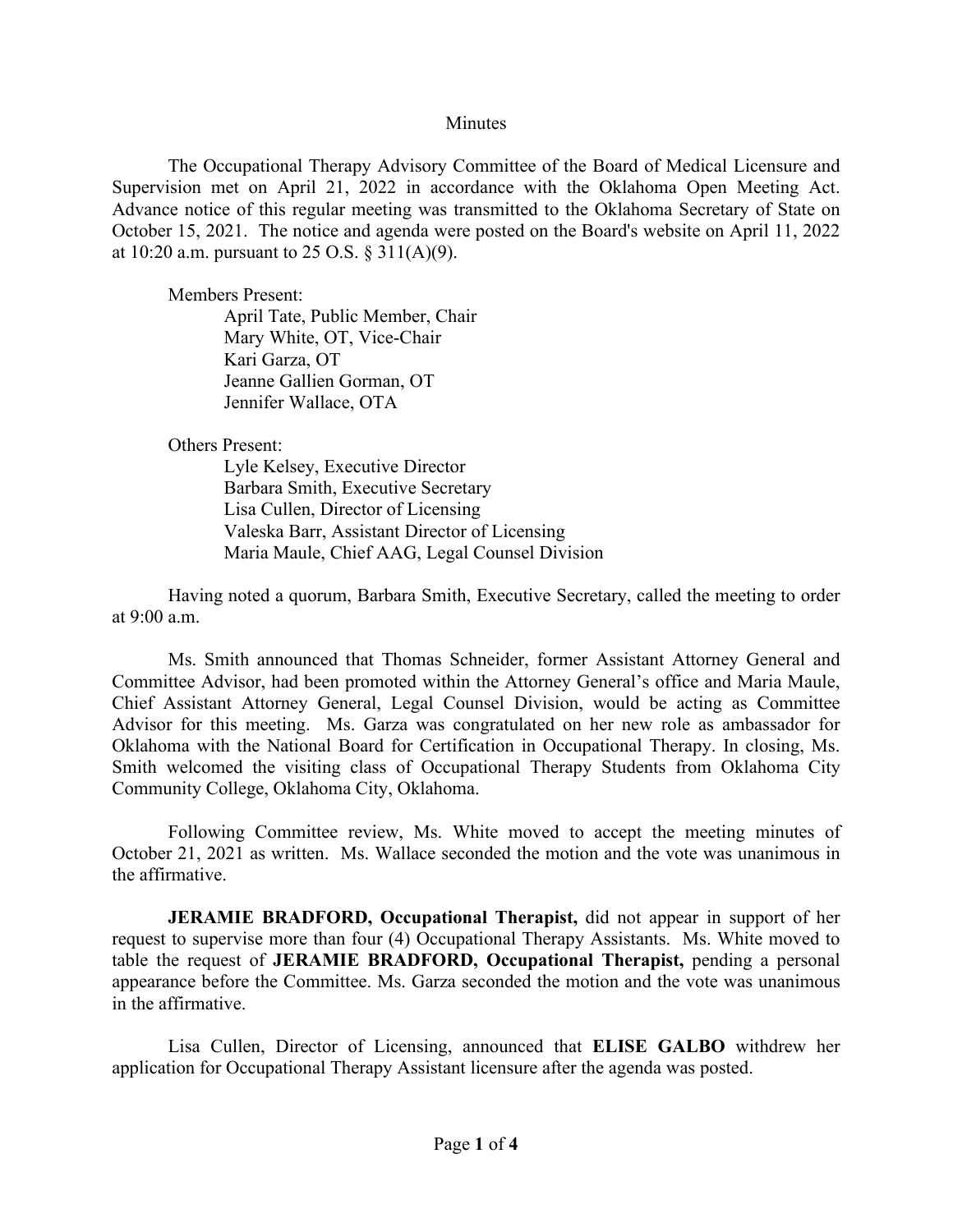The Committee then reviewed applications for licensure.

Ms. Garza moved to recommend approval of the following incomplete applications for Occupational Therapy Assistant licensure pending completion of the files. Ms. White seconded the motion and the vote was unanimous in the affirmative.

# **STAYNER, SUSAN GAYE JONES, CHERYL ANN**

### **SHAFER, CATHERINE A SHELTON, NICKOLE**

Ms. Wallace moved to recommend approval of the following incomplete applications for Occupational Therapy Assistant licensure pending completion of the files. Ms. Gorman seconded the motion and the vote was unanimous in the affirmative.

#### **MALONE, KAYLE LYNN GRAHAM, RACHAEL L**

#### **PETTY, BRIANNA FOOR-RHOADES, LESLIE TAYLOR**

Ms. White moved to recommend approval of the following incomplete applications for Occupational Therapy Assistant licensure pending completion of the files. Ms. Garza seconded the motion and the vote was unanimous in the affirmative.

#### **GUNNELLS, TAMMY JEAN BREWSTER, KAYLIN BRIANNE AMPILALCID, MARY JEANNE**

Ms. White moved to recommend approval of the complete application of **HANNA GRAVES** for Occupational Therapy Assistant licensure. Ms. Garza seconded the motion and the vote was unanimous in the affirmative.

Ms. Gorman moved to recommend approval of the following complete applications for Occupational Therapy Assistant licensure. Ms. Garza seconded the motion and the vote was unanimous in the affirmative.

#### **LANE, JONATHAN RANKIN, EMILY ELIZABETH**

#### **PRADO, MARY ELLEN CIFUENTES RODRIGUEZ, A B**

Ms. White moved to recommend approval of the following complete applications for Occupational Therapy Assistant licensure. Ms. Tate seconded the motion and the vote was unanimous in the affirmative.

#### **GOODE, EMILEE SANDERS, ASHLYN RENE**

Ms. Garza moved to recommend approval of the following incomplete applications for Occupational Therapist licensure pending completion of the files. Ms. White seconded the motion and the vote was unanimous in the affirmative.

**BOOTH, TARA RAQUEL JANKAS, RUSSELL TRENT** 

#### **MCLEAN, ASHLEY NYANDIKO, KENNETH TANGASI**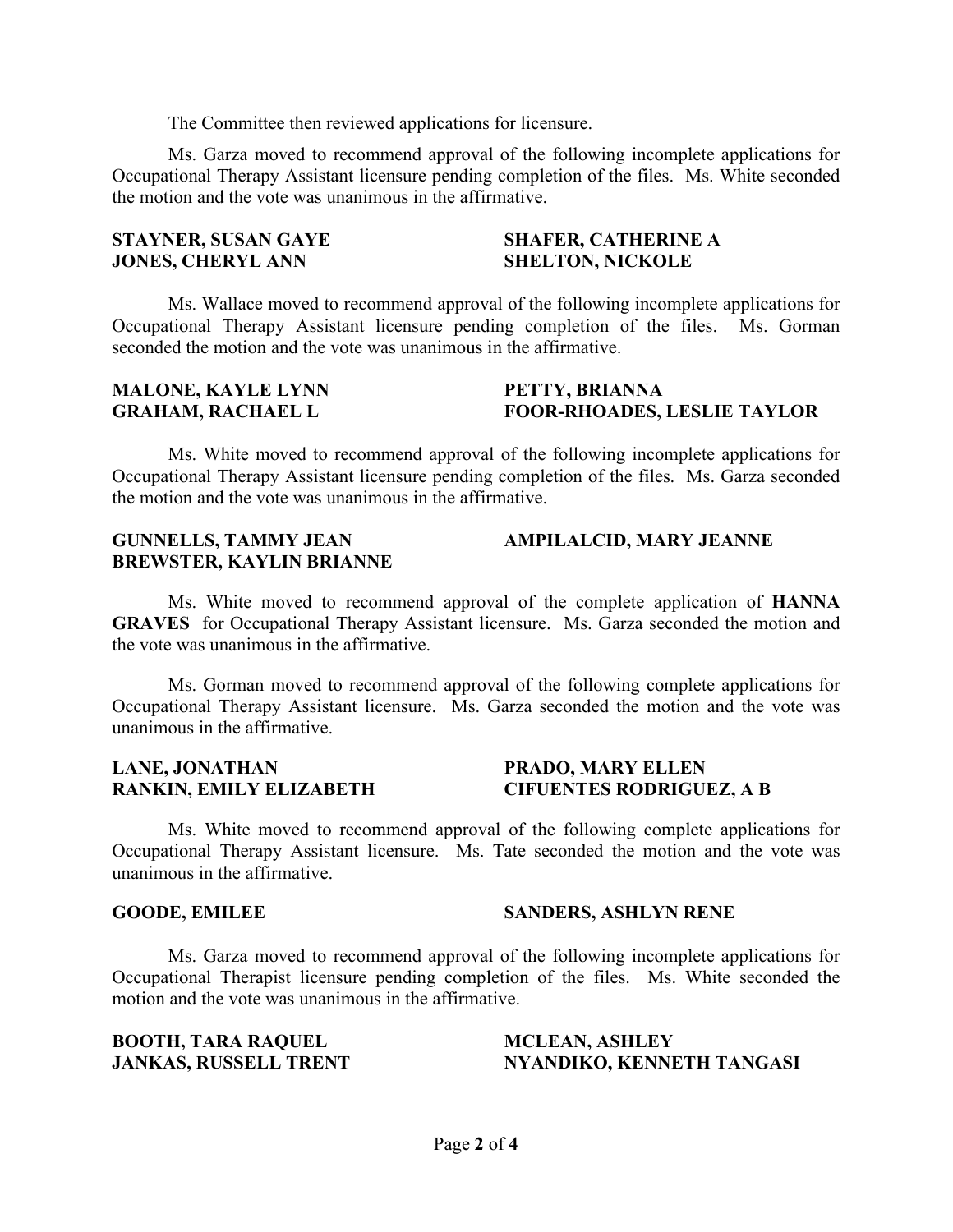Ms. Wallace moved to recommend approval of the incomplete application of **KAREN E. BRUCE** for Occupational Therapist licensure pending completion of the files. Ms. Garza seconded the motion and the vote was unanimous in the affirmative.

Ms. Wallace moved to recommend approval of the following complete applications for Occupational Therapist licensure. Ms. Garza seconded the motion and the vote was unanimous in the affirmative.

#### **SMITH, MASON JAMES**

#### **FURLONG, BRIDGET HAGENS, NICHOLAS BARLOW**

Ms. White moved to recommend approval of the following complete applications for Occupational Therapist licensure. Ms. Garza seconded the motion and the vote was unanimous in the affirmative.

# **BENNETT, GABRIELLE RAQUEPO, SONIA**

#### **ROGERS, DARA RAE TRAMMELL, STEPHANIE**

Ms. Gorman moved to recommend approval of the following complete applications for Occupational Therapist licensure. Ms. Garza seconded the motion and the vote was unanimous in the affirmative.

# **REINE, NICOLE PAULS, CATHERINE**

# **DEAN, GABRIELA C LAMBERT, SAMANTHA N**

Ms. White moved to recommend approval of the following complete applications for Occupational Therapist licensure. Ms. Garza seconded the motion and the vote was unanimous in the affirmative.

# **ANDERSON, KARA LEE HAMBRECHT, ASHLEY JO MOTT, JORDAN AMBER**

# **HARRIS, JESSICA LEE DEMISSIE, MYRA MARTHA**

Next, Valeska Barr presented courses previously recommended for approval by the subcommittee. Ms. White moved to recommend approval of the CEU courses previously recommended for approval. Ms. Garza seconded the motion and the vote was unanimous in the affirmative. *(See Attachment #1)*

Ms. Barr then presented for Committee review the following continuing education course: Submission No. 202200403 2021 Ethics: Moral Injury in PT Practice. She explained that the subcommittee requested this course be reviewed by the Committee. Following review and discussion, Ms. White moved to table **Submission No. 202200403 2021 Ethics: Moral Injury in PT Practice** pending receipt of additional information. Ms. Garza seconded the motion and the vote was unanimous in the affirmative.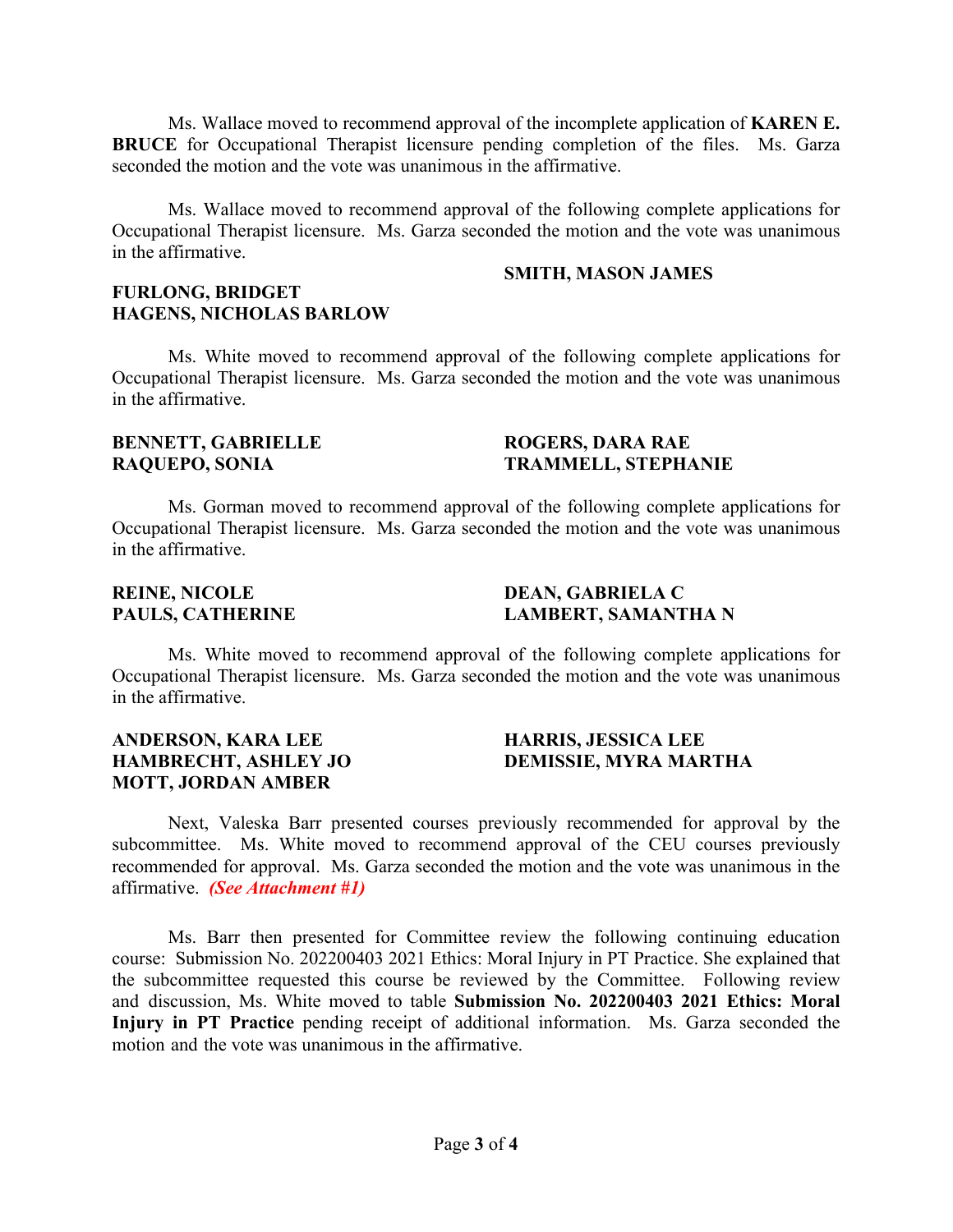Lisa Cullen requested the Committee consider lowering the percentage of licensees to be randomly audited for CEU compliance from ten percent to three percent. Following discussion, Ms. Garza moved to keep the percentage of licensees randomly audited to ten percent. Ms. White seconded the motion and the vote was unanimous in the affirmative. In conclusion, Ms. Garza issued the following Staff Directive to Licensing: Send communication via email blast to licensees regarding pre-audit and audit and make it abundantly clear that they will not be able to renew if they have not complied with the audit; however, they have until October  $31<sup>st</sup>$  to actually complete the audit and turn in information for renewal. Lisa Cullen advised that the audit letters will also be sent via certified mail.

Ms. Garza reported on the Oklahoma Occupational Therapy Association Annual Conference which was held in October of 2021. She and Mary White presented at the conference and she said the meeting was well attended. The CEU Committee met prior to the meeting and Ms. Garza thanked Valeska Barr and Lisa Cullen for their assistance in that regard. There were many questions regarding CEUs and Ms. Garza reported that there seemed to be an overall general lack of understanding among licensees regarding CEUs. She will communicate with OKOTA in hopes of presenting again regarding audit, CEUs, and to obtain feedback regarding their needs/questions. Ms. Garza requested that a follow-up report in this regard be placed on the July agenda as well as an item for appointment of the Audit Subcommittee.

Ms. Garza led a very brief discussion regarding CEU reporting options and stated she is looking into various clearinghouse-type platforms, including CE Broker which is the platform used by NBCOT.

Next, Doug Ball, Professor, Oklahoma City Community College, Oklahoma City, Occupational Therapy Assistant Program, introduced his class and requested that the committee and staff introduce themselves and give their "best advice" to the students. The committee members also fielded questions from the students. Mr. Ball and the students thanked the Committee for allowing them to attend and observe the meeting in person.

There being no further business, Ms. Garza moved to adjourn the meeting. Ms. White seconded the motion and the vote was unanimous in the affirmative. The time was 10:07 a.m.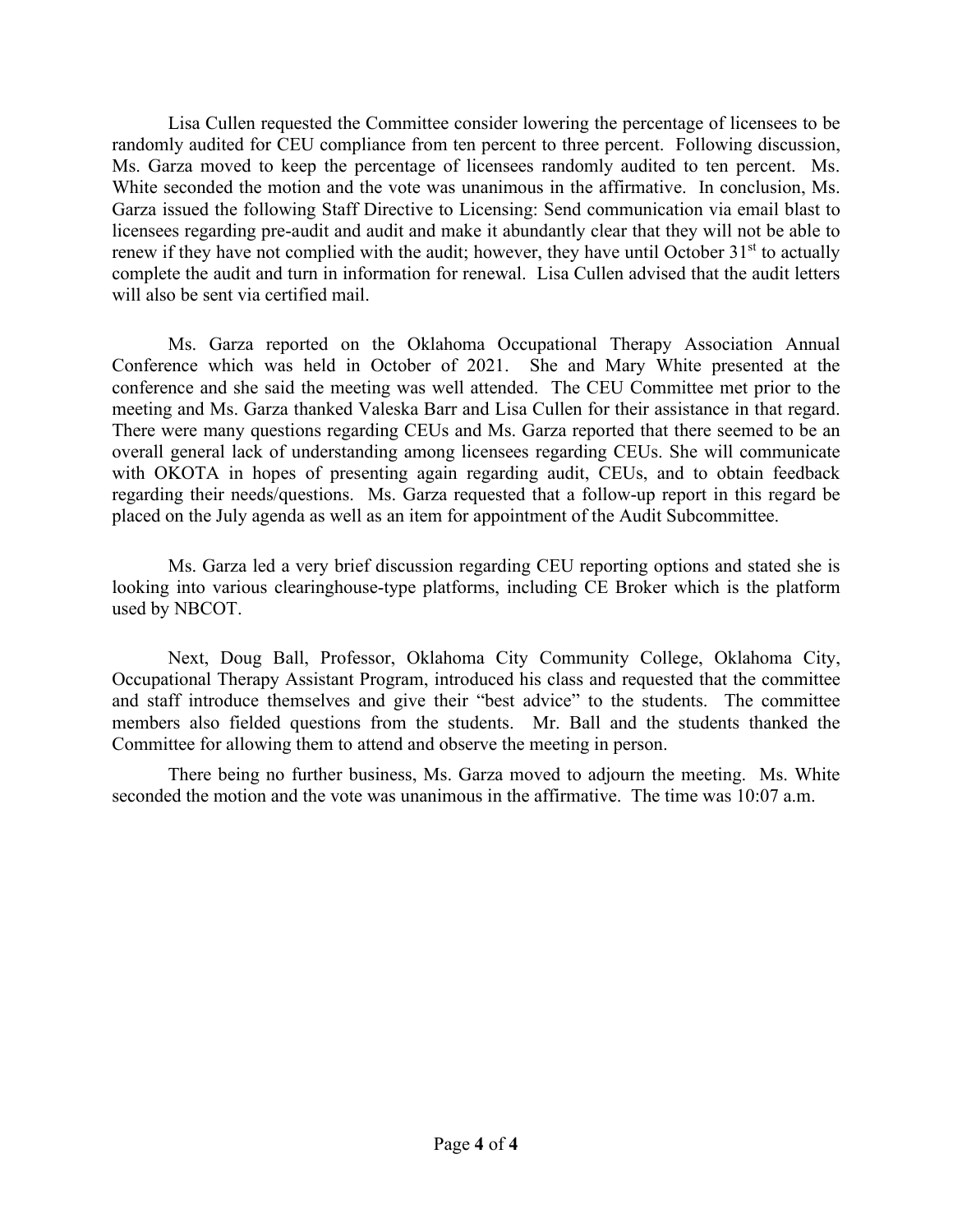| <b>Course Number</b> | <b>Course Provider</b>            | <b>Course Title</b>                                    | <b>Hours</b> |
|----------------------|-----------------------------------|--------------------------------------------------------|--------------|
|                      | ASSISTIVE TECHNOLOGY AND          |                                                        |              |
| 202200384            | <b>WELLNESS SOLUTIONS</b>         | <b>MEDICAID 101</b>                                    |              |
|                      | <b>INTEGRIS JIM THORPE</b>        | NEUROPROTECTIVE FEEDING DEVELOPMENT OF THE             |              |
| 202200385            | <b>REHABILITATION</b>             | <b>NEONATE AND INFANT</b>                              |              |
|                      | <b>INTEGRIS JIM THORPE</b>        | REHABILITATION EVIDENCE: FIND IT, APPRAISE IT          |              |
| 202200386            | <b>REHABILITATION</b>             | AND USE IT IN EVERYDAY PRACTICE                        |              |
|                      | <b>INTEGRIS JIM THORPE</b>        |                                                        |              |
| 202200387            | <b>REHABILITATION</b>             | MENTAL HEALTH AND NEUROREHABILITATION                  |              |
|                      |                                   | <b>GENERATIONAL DYNAMICS: FIVE GENERATIONS AND</b>     |              |
| 202200388            | SAINT FRANCIS HEALTH SYSTEM       | <b>GROWING TENSIONS</b>                                | 2.5          |
|                      | <b>TULSA HAND THERAPY GROUP</b>   |                                                        |              |
| 202200389            | AND TULSA BONE AND JOINT          | DRY NEEDLING FOR UE ORTHO REHAB                        |              |
|                      |                                   | UNDERSTANDING PEDIATRIC FEEDING DISORDERS IN           |              |
| 202200390            | <b>LITTLE LIGHT HOUSE</b>         | THE CLASSROOM SETTING                                  | 12           |
|                      | <b>INTEGRIS JIM THORPE</b>        |                                                        |              |
| 202200391            | <b>REHABILITATION</b>             | ON THE RULES AND ETHICS OF SUPERVISION                 |              |
|                      | <b>INTEGRIS JIM THORPE</b>        | UPPER LIMB LOSS PROSTHETIC REHABILITATION: AN          |              |
| 202200392            | <b>REHABILITATION</b>             | <b>INTRODUCTORY COURSE</b>                             |              |
| 202200393            | <b>CINCINNATI CHILDREN'S</b>      | <b>BOWEL MANAGEMENT LIVE!</b>                          | 11           |
|                      | <b>INTEGRIS JIM THORPE</b>        | ADDRESSING INSIGHT AND AWARENESS DEFICITS IN           |              |
| 202200394            | <b>REHABILITATION</b>             | <b>BRAIN INJURY REHABILITATION</b>                     |              |
|                      |                                   |                                                        |              |
|                      |                                   | ASSESSMENT AND TREATMENT OF THE PATIENT                |              |
| 202200395            | <b>RELIAS</b>                     | WITH PARKINSON'S AND RELATED DISEASES                  | 1.25         |
| 202200396            | <b>RELIAS</b>                     | <b>DIZZINESS: EVALUATION AND TREATMENT</b>             | 1.25         |
|                      |                                   | DYSPHAGIA: AN OVERVIEW FOR OCCUPATIONAL                |              |
| 202200397            | <b>RELIAS</b>                     | <b>THERAPISTS</b>                                      |              |
|                      |                                   | EVIDENCE-BASED INTERVENTIONS FOR                       |              |
| 202200398            | <b>RELIAS</b>                     | <b>INCONTINENCE IN OLDER ADULTS</b>                    |              |
| 202200399            | <b>ACCELERATED CARE PLUS CORP</b> | <b>FRAILTY SERIES - FRAILTY OVERVIEW</b>               |              |
|                      |                                   |                                                        |              |
| 202200400            | ACCELERATED CARE PLUS CORP        | <b>FRAILTY SERIES - PREVENTING ADVERSE OUTCOMES</b>    | 1            |
| 202200401            | <b>HALO PROJECT</b>               | TRUST BASED RELATIONAL INTERVENTION                    | 12           |
|                      |                                   | <b>GERIATRIC PHARMACOLOGY: MAXIMIZING SAFETY &amp;</b> |              |
| 202200402            | <b>PESI</b>                       | <b>EFFECTIVENESS</b>                                   | 6.25         |
|                      |                                   |                                                        |              |
|                      |                                   | MUSIC THERAPY: TREATMENT SETTINGS, EVIDENCE            |              |
|                      |                                   | BASED INTERVENTIONS FOR PATIENTS, AND                  |              |
| 202200404            | OANAPT                            | TECHNIQUES FOR INTERDISCIPLINARY TEAMS                 | 1.5          |
|                      | <b>WILL POWER WELLNESS &amp;</b>  | WELLNESS WARRIOR: GUIDE TO CONQUERING                  |              |
| 202200405            | CONSULTING, LLC                   | <b>CHRONIC PAIN</b>                                    | 7.5          |
|                      | <b>INTEGRIS JIM THORPE</b>        | SUBSTANCE USE DISORDERS AND IMPACT ON                  |              |
| 202200406            | <b>REHABILITATION</b>             | MEDICAL AND REHABILITATION OUTCOMES                    |              |